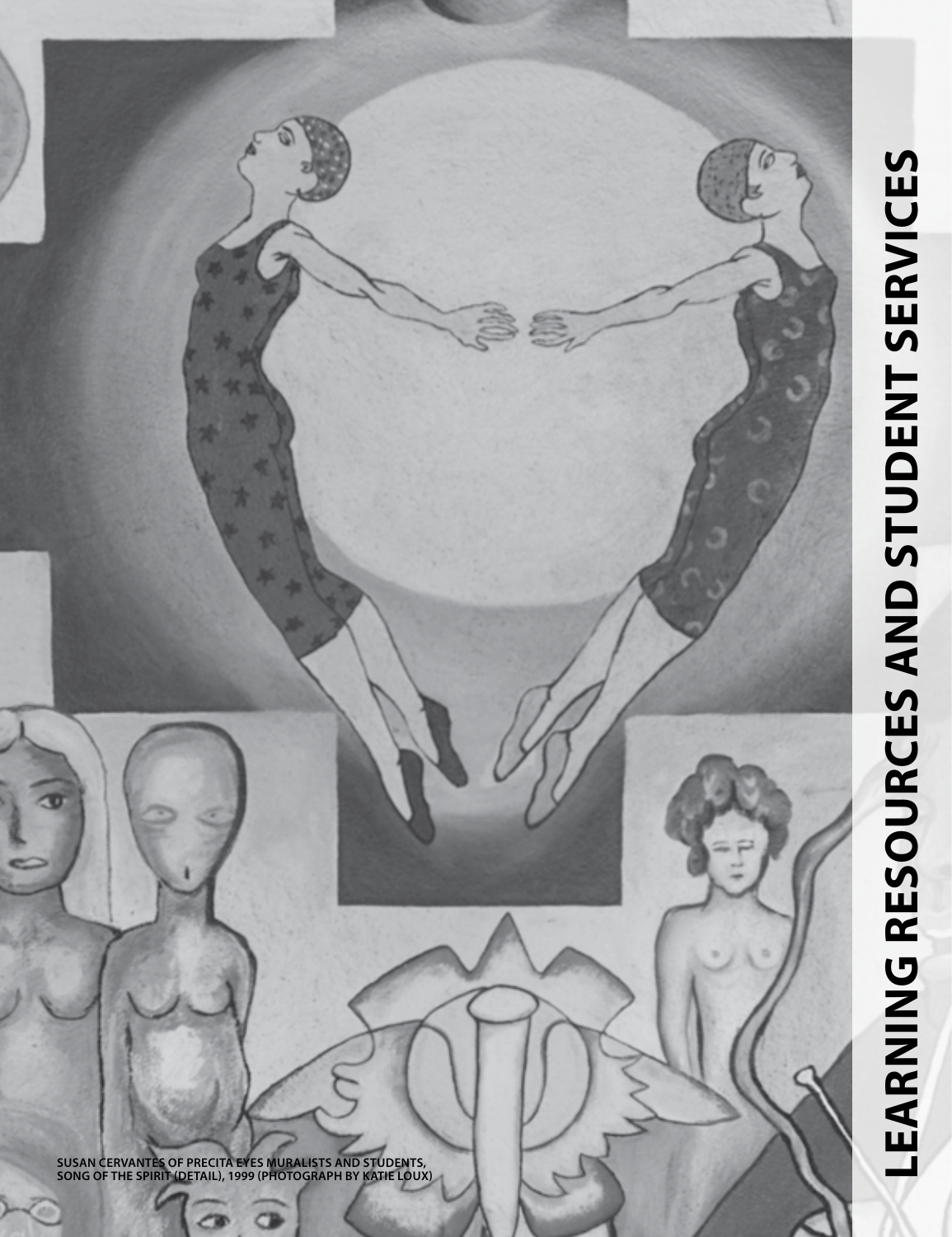# **LEARNING RESOURCES AND STUDENT SERVICES**

## **Learning Resources**

City College Learning Resources provide equitable access and instructional support to facilitate academic achievement and personal growth. The faculty and staff are available to answer all inquiries into resources, and to provide assistance and instruction in their use.

## **The College Library**

CCSF provides library services at Ocean Campus and all centers throughout the District. Library collections are closely tied to the curriculum at each location. Librarians provide in-person and online assistance in support of student needs. Libraries provide study spaces, student computers, printers, and other technology. The library also maintains extensive online content in the form of database articles, encyclopedias, and ebooks.

The Media Center/Collaboratory at Ocean Campus supports the instructional media needs across the District. Its collection includes physical and online media. The Collaboratory is a makerspace where students can work together on interdisciplinary projects. It hosts events, clubs, and activities throughout the year.

Library hours are aligned with the needs of the location. The library instructional program is provided at the reference desk, in instructional classrooms, by online workshops, and through a credit class. The library provides online reference service 24-7. The library website (*library.ccsf.edu*) contains current information about library services, collections, instruction, exhibits, and programs.

## **Library Locations:**

**The Claude and Louise Rosenberg Library & Learning Resource Center** is the largest library at CCSF. It is located on the Ocean Campus and also houses the Diego Rivera Collection and College Archives. The Collaboratory/Media Center is located at Rosenberg 403. It serves as a makerspace and provides students access to a wide range of computers and technology. **The Media Center** supports faculty with instructional media needs. The **Alice Statler Library**, on the lower level of the Statler Wing of Smith Hall, provides resources tailored for instructional programs in Culinary Arts and Hospitality Studies.

Library Services support the development of program pathways for certificate and degree earners at locations throughout the city. **The Chinatown-North Beach Center library** is located on the 2nd and 3rd floors at 808 Kearny Street. The library houses a significant collection of Chinese Language materials and emphasizes ESL, child development and basic education. **The Downtown Center Library**, located on the 2nd floor at Fourth and Mission Streets, houses collections supporting programs in ESL, business and careers, Fashion, World Languages and computer technology. **The Evans Center Library** is located at 1400 Evans Avenue, 2nd Floor Room 223. The collection supports programs in automotive, basic skills, construction, custodial, ESL, fashion, motorcycle, building maintenance, welding, maker studies. upholstery and woodworking. **The John Adams Library** is located at 1860 Hayes Street, Room 204. The collection has a strong emphasis on Allied Health fields, ESL, business and careers, computing and basic education. **The Mission Center Library** is located on the fourth floor of 1125 Valencia Street. The collection supports programs including ESL, Transitional Studies, Business computer technology, DSPS, Older Adults, Child Development, Construction Management, Journalism,

Latin American/ Latino Studies, Spanish, Visual Media Design, Broadcasting, Puente, and the Working Adult Degree Program. It houses books and audio-visual materials.

**Student Tutoring and Resource Center (STAR CENTER),** www.ccsf. edu/star, located in Rosenberg Building, 2nd floor, R207, is part of the Learning Assistance Department and provides an array of services and programs. Tutoring services and colleges success classes are available in-person and online. It is designed to support student success by providing collaborative, equitable, high-quality academic support, such as peer and professional tutoring, college success courses, workshops, a TRIO Writing Success Project and access to computers and printing. The STAR Center provides one-to-one and small-group tutoring in 25 + subjects including all levels of mathematics, chemistry, physics, accounting, economics, social and behavioral sciences, anatomy, biology, physiology, statistics, and world languages. All peer tutors are recommended by their instructors, undergo training in tutoring best practices and participate in ongoing professional development and supervision. The tutor training program is recognized as a College Reading and Learning Association (CRLA) Training Program. Our tutors are here to support student learning and understanding of course content, as well as assist students in strengthening their academic study skills. All services are FREE to CCSF students, after a short registration process into a non-credit class, LERN 1000: Supervised Tutoring course. Students can drop in daily to meet with tutors, use the computer lab, reserve a study room or sign up for a workshop. Free online tutoring offered through City College tutors is available. Additional online tutoring is available through NetTutor and STAR-CA. Students must log-in through a CANVAS course to access these services. For more information visit ccsf.edu/star/tutoring.

The TRIO Writing Success Project is a support program for students who are the first in their family to come to college, who are low income, and/or who have disabilities. The program links with English sections to provide weekly study group sessions. The program also offers scholarship help, career and major exploration, financial literacy workshops, and support for the transfer process. More information is available at ccsf.edu/wsp.

The STAR Center Computer Lab (R207) offers Internet access on over 80 computers, and includes word processing and printing for City College students. It also offers software programs for students taking identified academic classes. Laboratory assistants help students in selecting and using the laboratory's hardware and software.

The Learning Assistance Center at our Mission Center is located inside the Library in Room 401. The Center offers drop-in academic support in English, ESL, Spanish, GED subjects, computer, typing and math courses. The center supports both credit and noncredit students.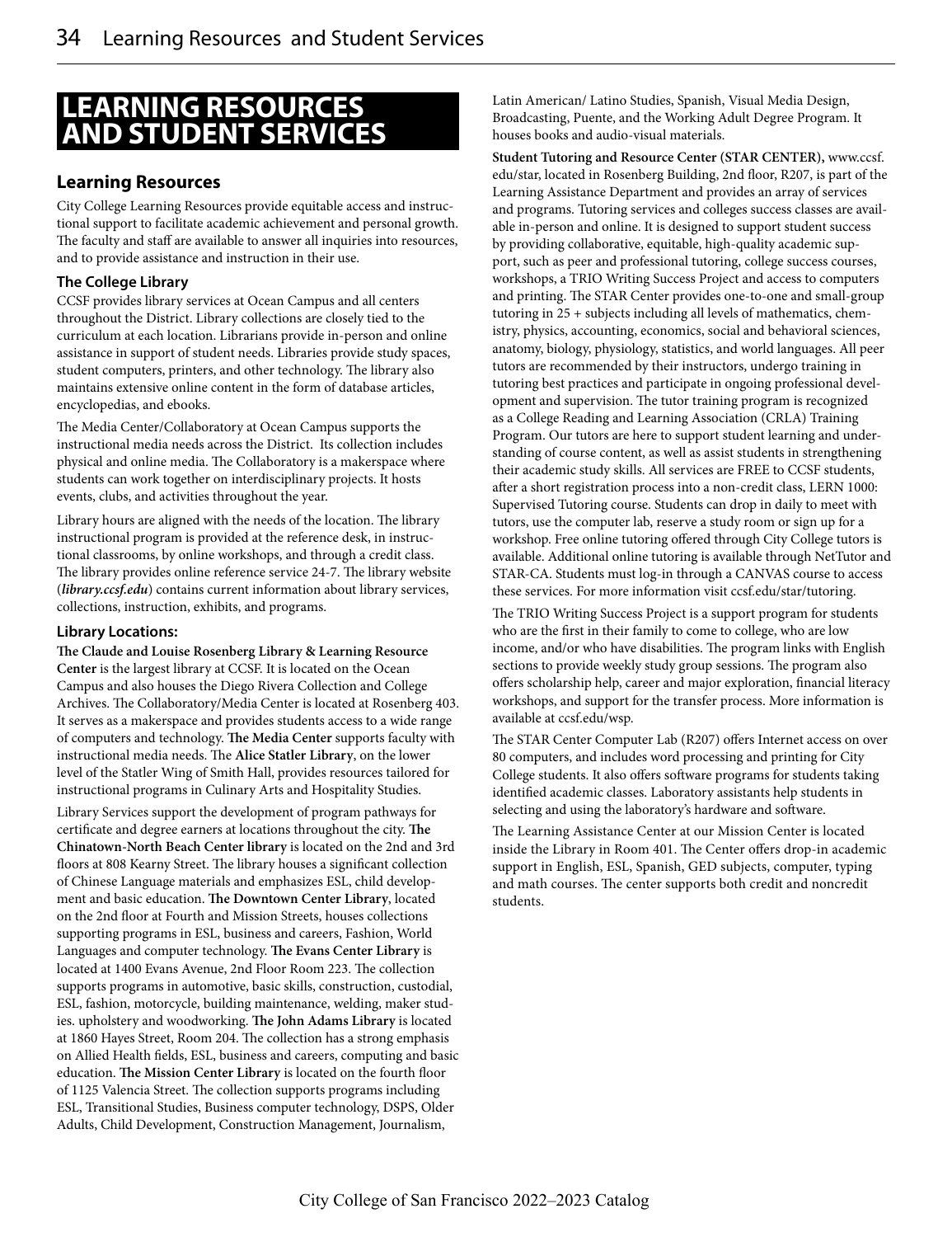## **Tutorial and Academic Support Programs**

City College offers a variety of tutorial and academic support programs. Students should visit the program for further information.

| Subject                      | Description                                                                                                       | Program                                                                                | Room                                   |
|------------------------------|-------------------------------------------------------------------------------------------------------------------|----------------------------------------------------------------------------------------|----------------------------------------|
| <b>ESL</b>                   | Computer tutorials for ESL                                                                                        | <b>ESL CLAD</b>                                                                        | Multi-Use Building 149                 |
| English                      | Computer programs and Web sites<br>to strengthen writing, reading, and<br>researching skills.                     | English Reading and Writing<br>Center                                                  | A265 and R205<br>Southeast 402         |
| ESL and English              | Tutoring, small groups, and workshops<br>for ESL and English students                                             | Writing Success Project<br>LAC @ Mission Center                                        | R <sub>231</sub><br>Mission Center 401 |
| ESL and English              | Computer tutorials for English                                                                                    | English Reading & Writing Center<br>Learning Assistance Center<br>LAC @ Mission Center | R <sub>205</sub><br>Mission Center 401 |
| Reading                      | Technology, workbooks, tutors, and<br>reading groups to strengthen reading<br>comprehension                       | Reading Lab                                                                            | R <sub>205</sub>                       |
| Math                         | Tutoring, computers, small group<br>workshops and study rooms for all<br>algebra, calculus and statistics courses | Math Area:<br>Student Tutoring and Resource<br>(STAR) Center<br>LAC @ Mission Center   | R <sub>207</sub><br>Mission Center 401 |
| Math                         | Tutoring and Computers for basic<br>math, liberal arts math, statistics, and<br>all algebra courses.              | Math Tutoring Lab<br>LAC @ Mission Center                                              | <b>B602</b><br>Mission Center 401      |
| World Languages              | Tutoring for each language                                                                                        | Student Tutoring and Resource<br>(STAR) Center                                         | R <sub>207</sub>                       |
| World Languages              | Audio, video and computers for world<br>languages                                                                 | Language Center                                                                        | R <sub>40</sub> 3                      |
| Sciences                     | Tutoring for anatomy, biology,<br>chemistry, physics, and physiology                                              | <b>Student Tutoring and Resource</b><br>(STAR) Center                                  | R <sub>207</sub>                       |
| Biology                      | Materials and tutoring for biology<br>students                                                                    | Student Tutoring and Resource<br>(STAR) Center                                         | R <sub>207</sub>                       |
| Nursing                      | Materials and tutoring for nursing<br>students                                                                    | Nursing Skills Lab<br>and Media Center                                                 | C343<br>R403                           |
| <b>Business</b>              | Tutoring for acct, econ, and statistics                                                                           | Student Tutoring and Resource<br>(STAR) Center                                         | R <sub>207</sub>                       |
| <b>Communication Studies</b> | Assistance for students in development<br>and delivery of speeches                                                | Communication Lab                                                                      | C208B                                  |
| Misc. Subjects               | Audio and visual materials                                                                                        | Media Center                                                                           | R403                                   |
| College Success              | 1-3 Unit "College Success Courses"<br>and workshops                                                               | Learning Assistance Department                                                         | R <sub>207</sub>                       |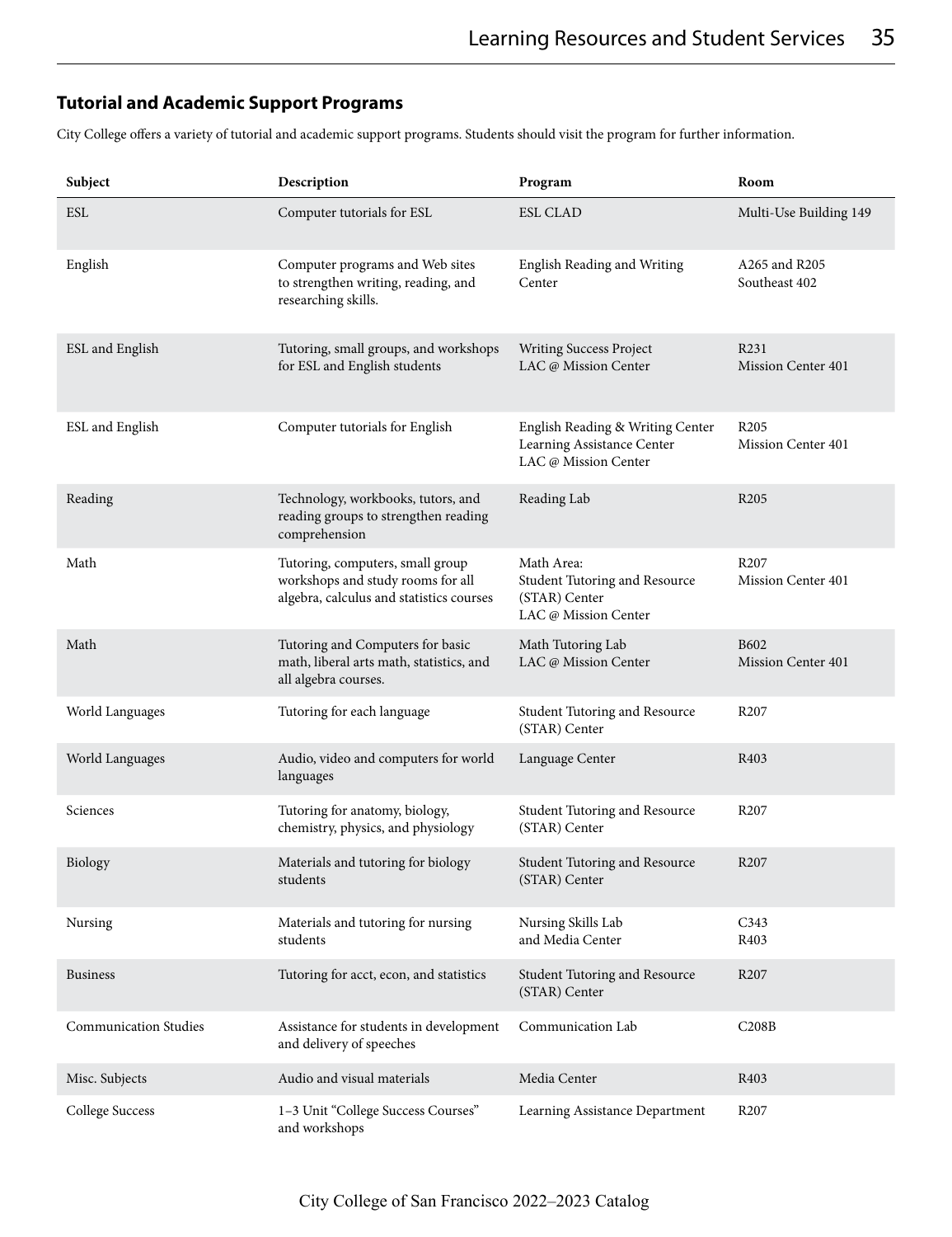**College Success Classes** are offered through the Learning Assistance Department (LERN 50, LERN 51 & LERN 55) and through the Interdisciplinary Studies Department (lDST 50). These classes are especially valuable to students attempting to raise their grade point averages, re-enter college, and succeed in college.

The courses are designed to meet the needs of all CCSF students, but are especially valuable for returning students, first-year students, or anyone wanting to learn the strategies necessary to succeed in college. Courses provide instruction that strengthens college, career, and lifelong success. The focus is on understanding how to navigate educational systems, including online learning; time management; personal and educational values; financial management; setting and achieving goals; instructor/ student interactions; memory and concentration; effective communication; lecture note taking; subject-specific studying; test taking; using the library; critical analysis; problem solving; and creative thinking. Classes meet graduation and transfer requirements. Check the class schedule or website for more information www.ccsf.edu/lac.

**The Student Tutoring and Resource Center's Computer Lab** Lab located in Rosenberg Library, R207 offers open access to a 100 Windows computers with Internet, email, MS Office access and a variety of educational software programs for all current CCSF students. Laser black and white printing, scanners and 14 laptop stations equipped with power strips and local wireless access point are available. Laboratory assistants help students in selecting and using the laboratory's hardware and software.

**The Academic Computing and Resource Center** in Batmale Hall room 301 continues to support students in Computer Science, Computer Networking Information Technology, Multimedia, and there are specialized software to support students from Broadcasting, Graphic Communications, Photography and Cinema. In addition, the lab is open to all CCSF students who need Internet access, Microsoft applications or wireless Internet connectivity.

The lab houses 168 workstations including 122 Windows PCs, 40 Macs and 6 Linux stations. Software includes programs for Introduction to Macintoshes, cross platform Multimedia (Graphic Design, Audio/ Video Editing, DVD Authoring, 3-D modeling and Post-Production), Linux with its dedicated subnet, Microsoft Office, web development and programming (C, C++, C#, Java, PHP, Perl, Oracle, SQL, etc.). 36 Windows PCs and 8 Macintoshes are available to CCSF students who require Internet connectivity and Microsoft Office applications. Wireless Internet connectivity is also available in the lab.

The ACRC is open M 9:00AM-7:00PM T-Th 9:00AM-9:00PM Friday 9:00AM-2:00PM The Biology Resource Center is a study hall specifically designed to meet the learning needs of biology students.

**The Biology Resource Center** is located in Science Hall, Room 350 and contains a variety of instructional materials for the biological sciences, which can be used in coordination with specific courses or as supplementary materials. The collection includes reference books, videotapes and self-instructional CD ROMS. The Biology Resource Center also contains anatomical and organismal models, charts, specimens, microscopes and slides. Instructors and qualified student tutors staff the laboratory. Hours of operation are posted at the laboratory and on the biology department website.

**The Communication Lab** in Cloud 208B is operated by the Communication Studies Department and provides one-on-one tutoring in the construction, development and rehearsal of speeches. The lab supports all CCSF students working on speeches, debates or performances. Staffed by student tutors and supervised by Communication Studies faculty, the Lab offers help in all stages of the speechmaking

process as well as assistance in understanding intercultural, interpersonal, and group dynamics. In particular, the Lab provides support in anxiety reduction, topic selection, thesis writing, outline construction, speech delivery and use of visual aids. Computers are available for research, outline writing, and visual aid construction. Stop by Cloud 208B.

**The DSPS Accessible Computer Labs** are open to all CCSF students regardless of ability. DSPS Accessible Computer Labs (ACLs) offer free non-credit instruction in adaptive computer software and/or hardware and tutorial software for the development of academic, vocational and daily living skills. The ACLs also offer PCs and Macs, large screens, comfortable furniture, subdued lighting, a quiet environment, no time limit, color printing for a fee and the first 5 pages of Black and White printing are free at the Ocean ACL. CCSF has two DSPS Accessible Computer Lab locations: one on the Ocean Campus in Batmale Hall, Room 231, and the other at the John Adams Center, Room 104.

The DSPS Strategy Lab is open to all CCSF students regardless of ability. It is located on the Ocean Campus in Batmale Hall, Room 231. DSPS M and DSPS O are credit classes with small group instruction on learning strategies. The instructor and trained instructional aides assist students in applying learning strategies as they work on homework assignments.

**The Math Lab** located in Bungalow 602 offers drop-in tutoring and computer access for all students taking math courses up to the level of Statistics and Precalculus Algebra. The lab serves students enrolled in MATH 30 (Prealgebra with Basic Math), MATH 40 (Elementary Algebra), MATH 45 (Preparation for Statistics), MATH 46( Elementary and Intermediate Algebra (combined)), MATH 60 (Intermediate Algebra), Math 70 (Liberal Arts Math), Math 75 (Analysis for Business), Math 80 (Probability and Statistics), and Math 90 (Precalculus Algebra). Additionally, students can enroll in the Online Math Lab Canvas shell by navigating to https://ccsf. instructure.com/enroll/BMP7TW. The Online Math Lab offers Guided Learning Activities designed to help students review and study certain areas of Prealgebra, Algebra, and Statistics.

**The Nursing Skills Laboratory**, located in Cloud 343, is a supervised open laboratory where Registered Nursing Students may complete and/or reinforce their course work. The Laboratory provides a collection of Audio-Visual References. A registered nurse serves as a resource person for nursing students to answer questions, direct independent studies, and give workshops on skill procedures.

**The Transitional Studies Department Adult Learning and Tutorial Center** The mission of the Adult Learning and Tutorial Center (ALTC) is to provide an environment where adults who are learning basic skills can thrive and build strong academic and vocational foundations. Group and individualized classes with tutor support are offered in beginning literacy, math, and writing as well as in preparation for the GED/HiSet exams.

Program and Services-The ALTC is an open entry program offering clusters of morning, afternoon, and evening classes to meet adults' scheduling needs. The intake/orientation process includes preliminary assessment of reading levels and administration of official GED/HiSet practice tests as appropriate. More in depth diagnostic tests are offered by a faculty reading specialist. A disabilities counselor assists with adaptations and GED/HiSet accommodations.

While the majority of students have English as their first language, English speaking adults from many countries also study at the ALTC. Volunteer tutors come from Project Read, The Volunteer Center, San Francisco State University, Project 20, Pretrial Diversion, City College of San Francisco credit classes, and from among the ALTC's alumni and retirees. The Center has a student mentor, student workers, a computer lab, an annual book of student writings, and an annual GED gradation/all-level student awards ceremony. Telephone (415) 561-1871 for more information.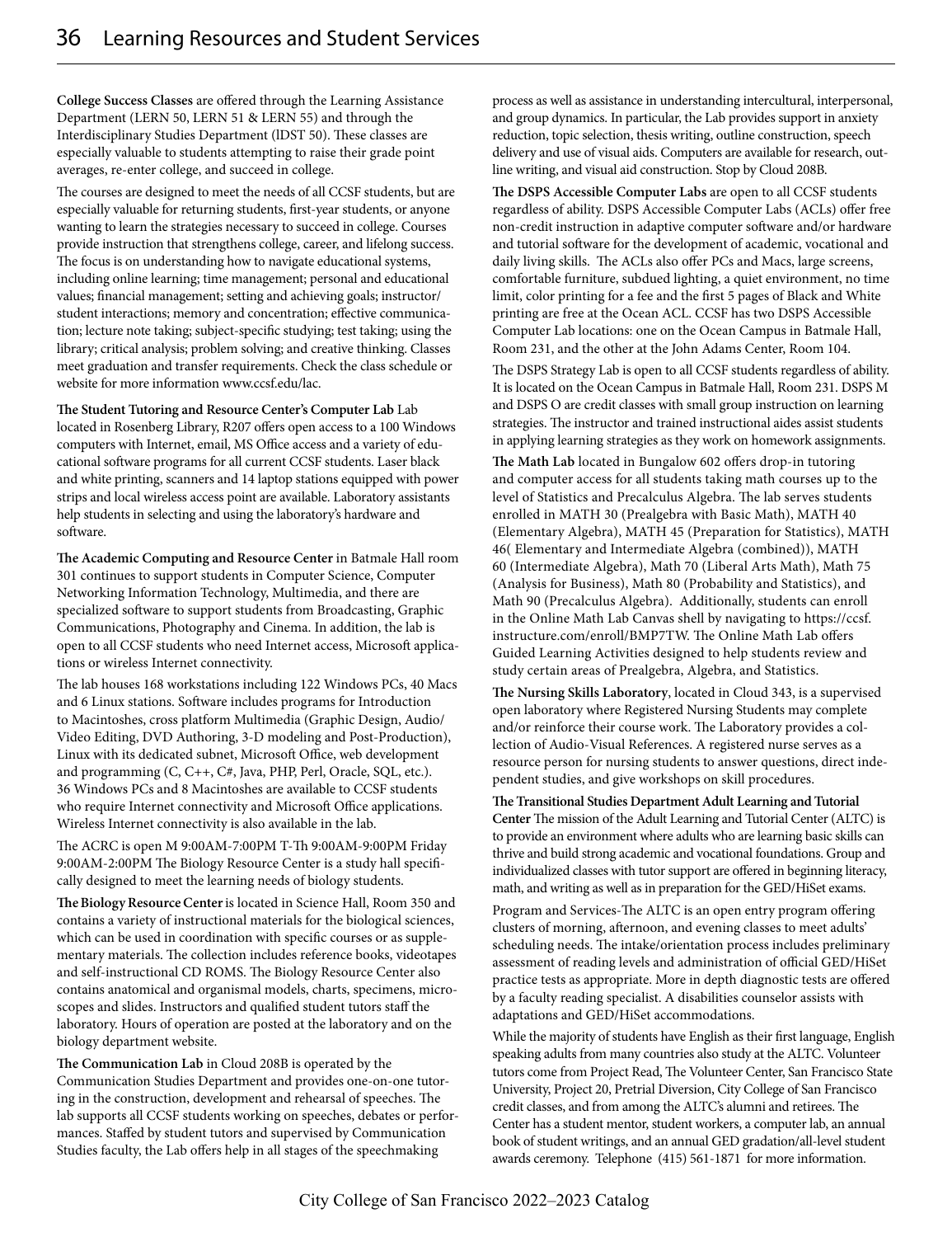## **Student Services Counseling Services**

See the surrounding text for more detailed information on Counseling Services or contact the individual department for information on workshops available to help you succeed.

| <b>Academic Counseling Department (NSCD)</b><br>Conlan 205                              | $(415)$ 239-3296 | Do you need an Educational Plan, degree or transfer information?                                                                                            |
|-----------------------------------------------------------------------------------------|------------------|-------------------------------------------------------------------------------------------------------------------------------------------------------------|
| <b>Academic Counseling Services (CSCD)</b><br>Cloud 207/Multi-Use Bldg 39,<br>Mezzanine | $(415)$ 239-3302 | Do you need an Educational Plan, degree or transfer information?                                                                                            |
| <b>Extended Opportunity Programs and Services (EOPS)</b><br>EOPS Bldg.                  | $(415)$ 239-3561 | Are you educationally disadvantaged, low income, eligible for BOG fee waiver<br>and taking 12 units?                                                        |
| Office of International Programs<br>Cloud 212                                           | $(415)$ 239-3895 | Are you a new or continuing International student here on an F-1 Visa? Do you<br>need specialized assistance and orientation?                               |
| Latino Services Network (LSN)<br>Cloud 364                                              | $(415)$ 452-5335 | Are you interested in bilingual and bicultural (Spanish-English) programs and<br>support services?                                                          |
| UMOJA/African American Scholastic Programs (AASP)<br>Rosenberg Library 209              | $(415)$ 452-5315 | Are you interested in programs for African Americans and the Diaspora, Black<br>College tours and transfer assistance?                                      |
| Asian Pacific American Students Success Program (APASS)<br>Batmale 208                  | $(415)$ 452-5620 | Are you interested in bilingual and bicultural counseling (Cantonese, Tagalog,<br>and Vietnamese), programs, and support services?                          |
| Tulay/Filipino American Student Success Program<br>Cloud 363                            | $(415)$ 452-5195 | Are you interested in bilingual and bicultural (Tagalog-English) programs and<br>support services?                                                          |
| VASA/Oceania Student Success Program<br><b>ARTS 201</b>                                 | $(415)$ 452-5762 | Are you interested in bilingual and bicultural counseling (Tongan-English)<br>programs and support services?                                                |
| <b>Career Center/Counseling</b><br>Multi-Use Building 101                               | $(415)$ 239-3117 | Are you undecided about your educational or career interests and goals or<br>looking for job and internship information?                                    |
| <b>Transfer Center/Counseling</b><br>Science 132                                        | $(415)$ 239-3748 | Are you interested in programs to help students transfer including transfer<br>admission guarantees? Need information to transfer or apply to a university? |
| Mental Health Services/Student Health Services<br>Health Center HC 100                  | $(415)$ 239-3110 | Have you been feeling stressed or anxious lately? Having concerns of a personal<br>nature? Stop by Student Health Services for assistance.                  |
| Veteran's Educational Transition Services (VETS)<br>Cloud 333                           | $(415)$ 239-3486 | Do you qualify for Veteran's benefits? Do you need an Educational Plan, degree<br>or transfer information? Come to the Veteran's Office for assistance      |
| <b>New Directions Program</b><br>Science 120                                            | $(415)$ 239-3296 | Have you been justice impacted or formerly incarcerated? Do you need<br>academic, career, or personal counseling?                                           |
| <b>City Dream</b><br>Cloud Hall 206                                                     | $(415)$ 452-5919 | Do you need a safe space on campus, regardless of immigration status? Do you<br>need academic, career, or personal counseling?                              |
| <b>Disabled Student Programs and Services (DSPS)</b><br>Rosenberg 323                   | $(415)$ 452-5481 | Do you need an accommodation due to a medical, physical, or psychological<br>condition or learning disability?                                              |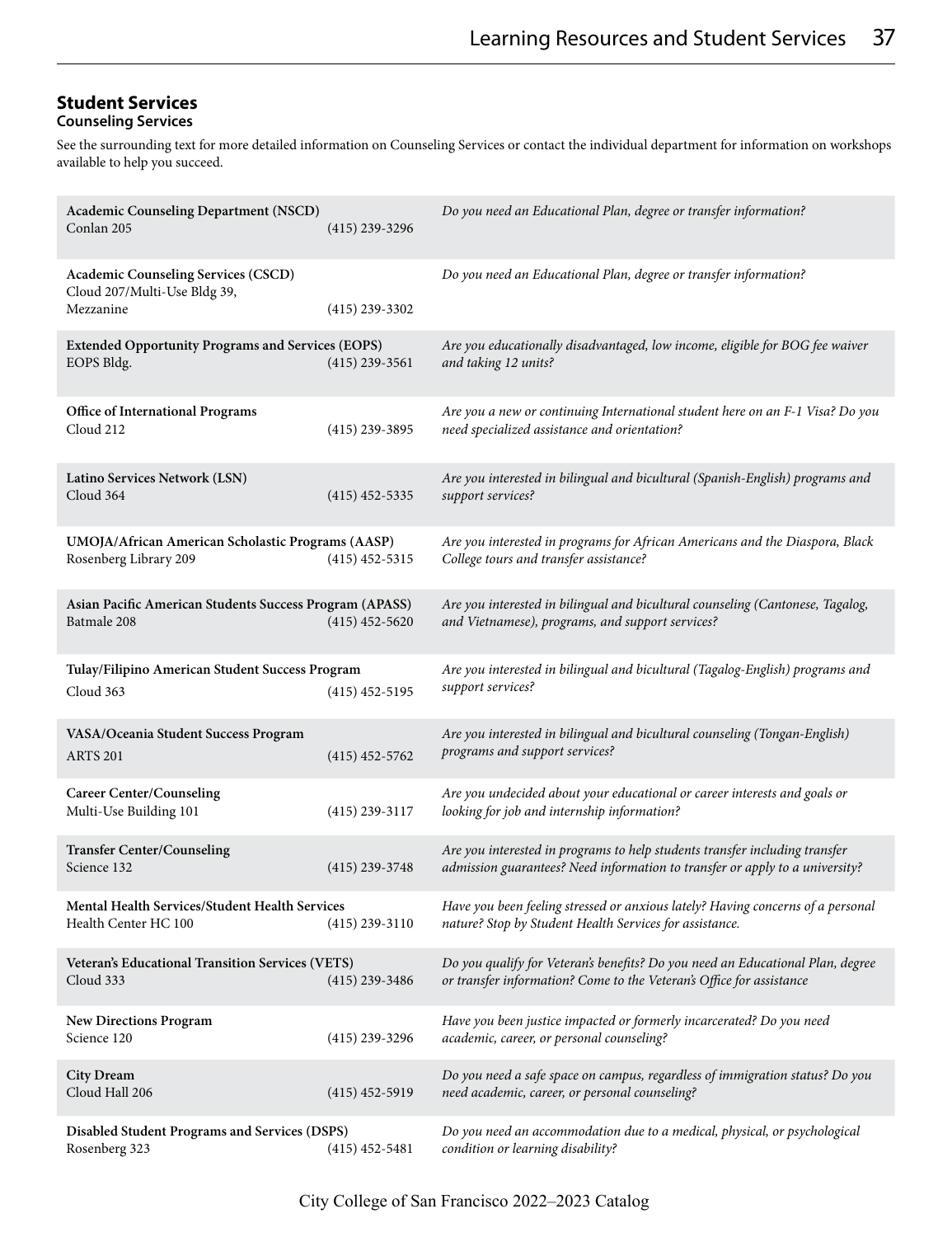| Lesbian/Gay/Bisexual/Transgender Counseling (LGBT)<br>Cloud 207                                      | $(415)$ 452-5249   | Want information about student activities, scholarships, support services,<br>counseling, courses and programs for LGBT students?                                                                               |
|------------------------------------------------------------------------------------------------------|--------------------|-----------------------------------------------------------------------------------------------------------------------------------------------------------------------------------------------------------------|
| <b>Athletic Counseling Services</b><br>Well 139                                                      | $(415)$ 452-5659   | Are you a member of a City College intercollegiate athletic team? Do you need<br>academic, career, or personal counseling?                                                                                      |
| Homeless At-Risk Transitional Students (HARTS)<br>Student Union Room B                               | $(415)$ 452-5355   | Are you enrolled at CCSF and experiencing housing insecurity and in need of<br>support services such as transportation, food and community referrals?                                                           |
| <b>Chinatown/North Beach Counseling</b><br>808 Kearny Street, Room 119                               | $(415)$ 395-8611   | Are you interested in Asian American Studies, Business, Child Development,<br>Health Education, Sign Language, or ESL?                                                                                          |
| <b>Guardian Scholars</b><br>Student Union, Room G                                                    | $(415)$ 239-3279   | Are you a current or former foster youth and would like support services such as<br>transportation and textbook assistance?                                                                                     |
| <b>Downtown Center Counseling</b><br>800 Mission Street, 1st Floor                                   | $(415)$ 267-6503   | Are you interested in Computer Studies, ESL, Food Technology, Business, or<br><b>Working Adults Degree Program?</b><br>Are you an entrepreneur seeking the support of our Small Business<br>Development Center? |
| <b>Evans Center Counseling</b><br>1400 Evans Avenue,<br>(415) 550-4409 or (415) 550-4506<br>Room 104 |                    | Looking for assistance in entering vocational programs? Interested in<br>apprenticeship programs and cooperative work experience?                                                                               |
| John Adams Counseling<br>1860 Hayes Street, Room 142                                                 | $(415) 561 - 1925$ | Are you interested in the health professions, Child Development, computer<br>training, Consumer Education, ESL?                                                                                                 |
| <b>Mission Center Counseling</b><br>1125 Valencia Street, First Floor                                | $(415)$ 920-6056   | Are you interested in Digital Printing, Office Technology, GED/HiSet Prep in<br>English and/or Spanish, High School Diploma Program, ESL, Working Adults<br>Degree Program?                                     |
| <b>Southeast Center Counseling</b><br>1800 Oakdale Street, Room 201                                  | $(415)$ 550-4320   | Are you interested in ESL courses, or certificate programs?                                                                                                                                                     |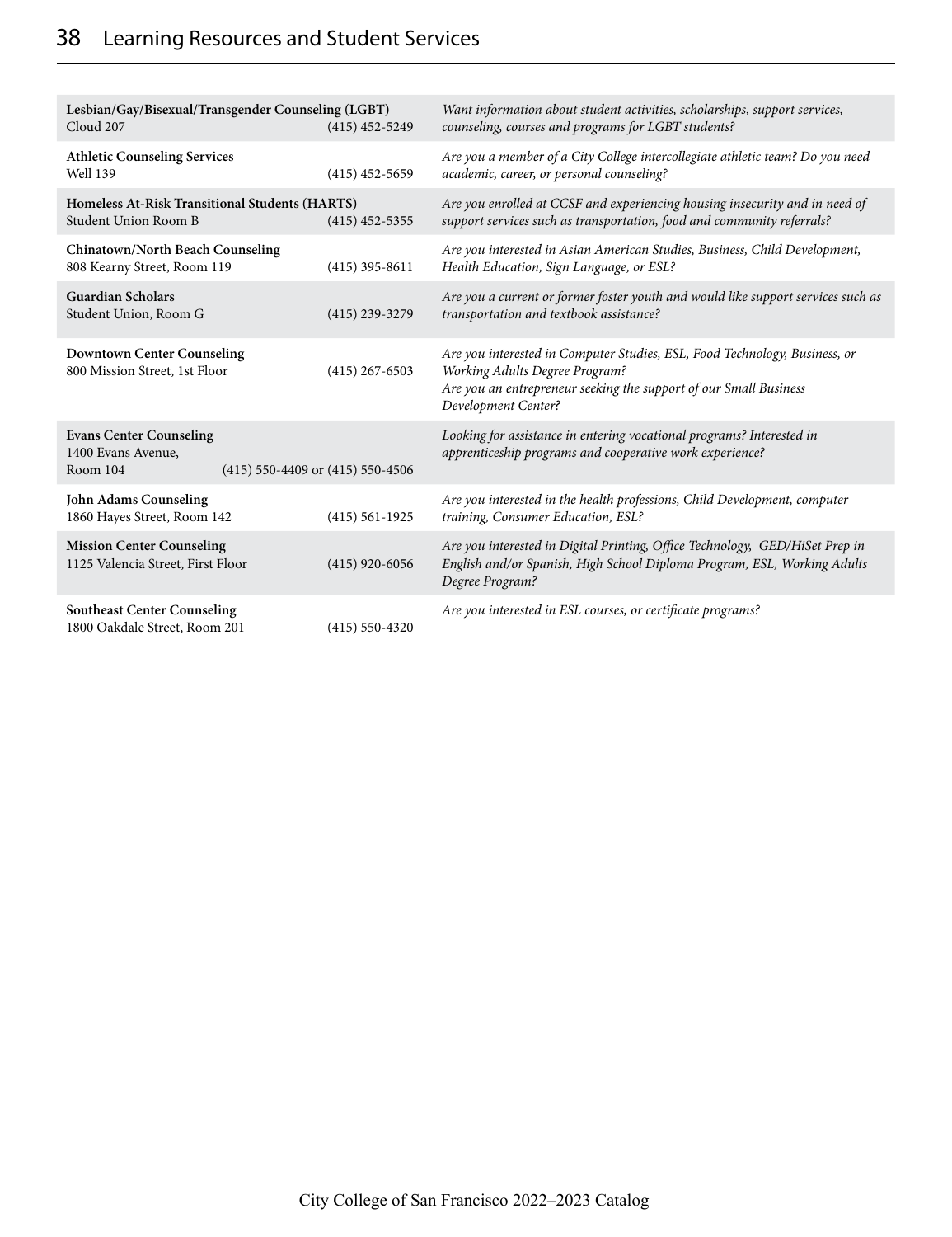## **Student Counseling Services**

The **Multicultural Retention Services Department (MRSD)** was established in January 2010 and consists of five (5) academic retention programs: **UMOJA/African American Scholastic Programs (AASP), Asian Pacific American Student Success (APASS), Latino Services Network (LSN), TULAY/Filipino American Student Success and VASA/Oceania Student Success**. MRSD provides comprehensive support services and other program-specific activities primarily to underprepared, underrepresented students in each of the 5 Centers/ Programs. Our comprehensive services (essentially a "One Stop" model) make MRSD unique among other counseling units. The services provided promote individual growth and academic success through a culturally sensitive and bilingual environment that meet the needs of many students. Our case-load model helps develop that critical student/counselor relationship which is important to retention and student success. Although our Retention Centers have targeted groups, we provide services to all students. For more information, contact the Department Chairperson, one of the Coordinators, or our website at www.ccsf.edu/mrsd. MRSD provides the following comprehensive services for the purpose to promote student success:

## **UMOJA/African American Scholastic Programs**

The UMOJA/AASP was the first retention program established at CCSF, which laid the foundation for the creation of the Multicultural Retention Services Department. The UMOJA/AASP provides culturally-based support services to assist, primarily African American students and students of African descent, successfully achieve their goals while at CCSF. The counseling services component is an integral part of the program, helping students acquire personal development skills and achieve their academic and career-related goals. Intensive individual counseling sessions provide students with educational, career/vocational and resources to help students make appropriate choices in meeting their respective goals.

## **Counseling Services:**

- Academic, career/vocational, and personal counseling
- Student educational plans
- Graduation, certificate, and transfer information
- Assistance with financial aid and SAP appeals
- Referrals to campus and community- based support services

## **UMOJA/AASP offers:**

- Support services to students who are on academic or progress probation
- Computer lab, study area and tutoring
- College Support Scholarships
- Book Loan Program
- Book Voucher
- Historically Black College/Universities (HBCU) Transfer Information
- HBCU's College Tours (pending funding, out-of-state restrictions and/or CCSF Board Approval)

## **The Historically Black College/Universities (HBCU) Transfer Program** is designed to provide CCSF students the opportunity to attend and transfer as a junior to a HBCU.

**The Peer Mentoring Program** provides peer mentoring to CCSF students enrolled in the UMOJA /African American Scholastic Programs. Students enrolled in the program are mentored by faculty, CCSF Alumni and community members. The Peer Mentoring Program provides CCSF students the opportunity to interact and develop positive relationships with an assigned Mentor in their field of study or interest.

The UMOJA/AASP Program is located in Rosenberg Library, Room 209. For more information, call (415) 452-5315; email: *umoja-aasp@ ccsf.edu*, or visit our website at *www.ccsf.edu.umoja*

## **APASS: Asian Pacific American Student Success Program**

APASS offers services to Asian and Pacific Islander (A/PI) and all students in pursuit of academic success through early intervention and effective support services.

Our counseling services include:

- Academic, career, and personal counseling
- Bilingual/bicultural counselors (Cantonese, Tagalog, Vietnamese)
- Student educational plans
- Graduation, certificate, and transfer information
- Assistance with financial aid appeals
- Early alert referrals by instructors
- Referrals to campus and community services

## APASS Center offers:

- Support services to students who are on academic or progress probation
- Computer lab, study groups and tutoring
- APASS and College Support Scholarships
- Book loan program
- Bilingual/bicultural staff and student workers
- Outreach to SFUSD high schools

The APASS Center is located in Batmale Hall, Room 208. For more information, call (415) 452-5620 or visit our website at **www.ccsf.edu/apass**

## **Latino Services Network (LSN)**

**The Latino Services Network (LSN)** is dedicated to the development and implementation of effective support services and programs to meet the academic, vocational, and career needs of the Latino student community. Our services include:

## **Bilingual (Spanish and English) Counseling**

- Academic, personal, and career
- Goal setting, educational plan development
- Graduation, certificate, and transfer information
- Bilingual (Spanish and English) college orientations
- AB 540 Counseling Services
- Workshops
- Outreach to SFUSD High Schools

## **The LSN Learning Center**

- Computer laboratory use for homework and research
- A friendly place to meet other students and study
- Educational and cultural events and workshops
- Assistance with financial aid
- Advocacy and referrals to campus and community services
- Book Loan Program
- College Scholarships
- **Tutoring**

For more information, please call us at (415) 452-5335, email us at *latino@ccsf.edu*, visit our website at *www.ccsf.edu/lsn*, or come visit us in Cloud Hall, Room 364.

## **TULAY – Filipinx/American Student Success Program**

The mission of Tulay is to provide culturally relevant, student-centered services, and experience to support success. Our services and partnerships with various campus resources seek to empower students by promoting healthy identity formation and a strong sense of student community. Our students become advocates for themselves, their community, and their education.

## **Tulay services**

- Academic and personal counseling
- Bilingual services [Tagalog]
- Student Leadership development [Student Ambassadorship]
- Pinoyz II Men: Monthly men's support group
- Embedded Tutoring for English and Math
- Book loan & book voucher Program
- College Support Scholarship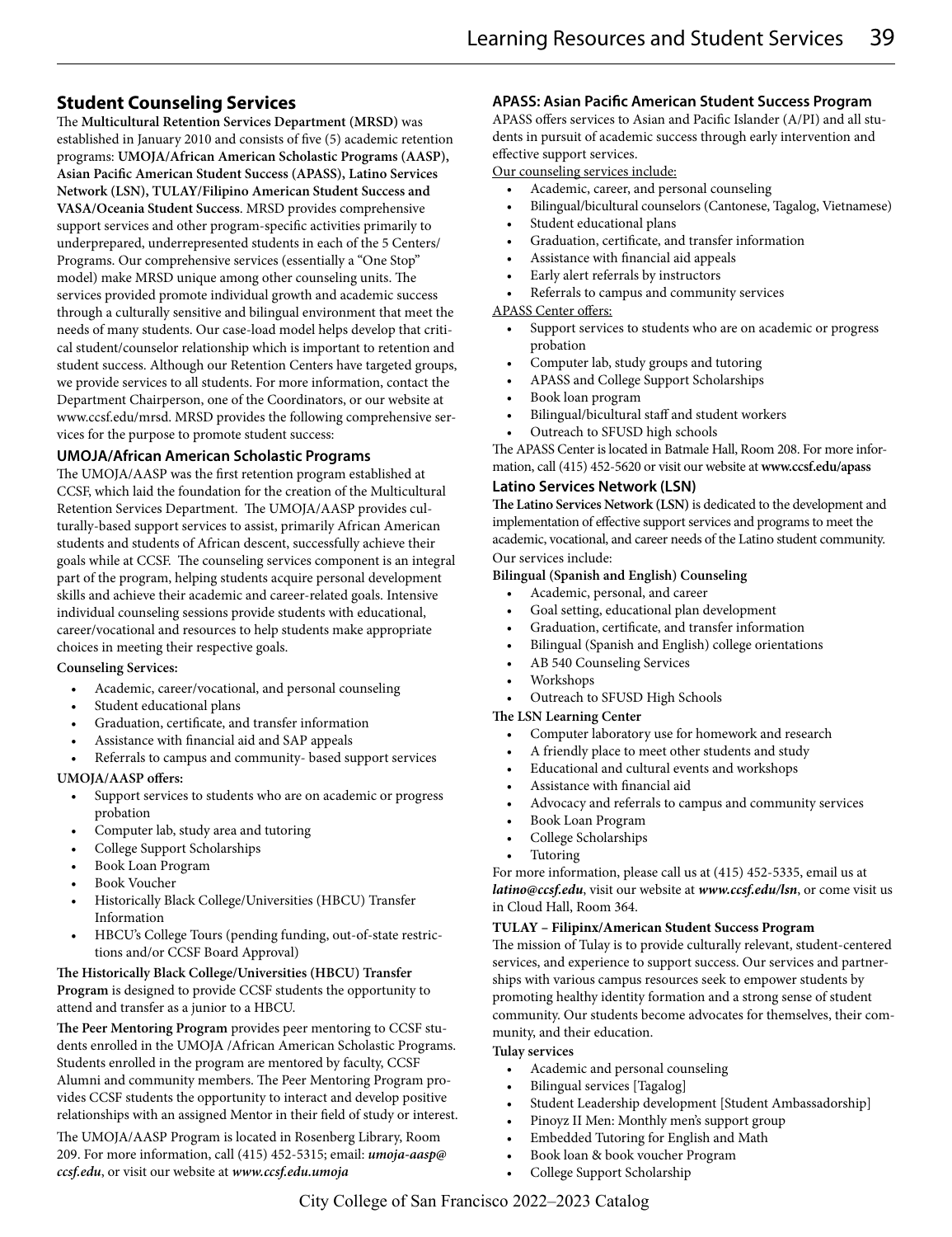- Semester-to-semester based grants: Safeway Food Cards | Full-Time Incentive Grant
- Referrals to other student services

## **Tulay service center**

- Computer lab
- General Study tables
- Private study/meeting room
- Printing service
- Microwave use

## **Tulay and Philippine Studies Course support**

In solidarity with the Philippine Studies department, our student ambassadors and counselors are present in the following courses for program announcements, discussion support, quick advising inquiries, and to schedule advising appointments.

- IDST 50 (College Success) | UC/CSU credit
- PHST 20 (The Filipino Family) | UC/CSU credit
- HIST 37 (Philippine History) | UC/CSU credit

• ASAM 8 (Filipino American Community) | UC/CSU credit For additional information on Philippine Studies and courses, please refer to their link tree: https://linktr.ee/PHSTccsf

- ➢ The Tulay Program is located in Ocean Campus, Cloud Hall, Room 363.
- ➢ For additional information on Tulay, please refer to their link tree: https://linktr.ee/TulayCCSF or email: tulay@ccsf.edu
- ➢ Tulay Social Media outlets: Facebook: tulay363.ccsf | Instagram: tulay\_ccsf
- ➢ To schedule an appointment with a Tulay counselor: eSARS: https://esars.ccsf.edu/ or call 415.452.5922

## **VASA/Oceania Student Success Program**

VASA/Oceania Student Success Program provides support to Pacific Island and all CCSF students in pursuit of academic success through comprehensive, culturally specific, multilingual education programs and services that promote successful learning and student achievement in a multicultural environment. VASA collaborate with other academic departments and community-based organizations to offer other services consistent with its primary mission.

## **Our Counseling Services Include:**

- Academic, personal, and career
- Bilingual/bicultural (Tongan & English)
- Student educational plans
- Graduation, certificate, and transfer information
- Support services to students who are either on academic and progress probation
- Assistance with financial aid & SAP appeals
- Advocacy and referrals to campus & community services

## **VASA Center offers:**

- **Tutoring**
- Study group & Study area
- Workshops
- College Support Scholarships
- Book Voucher/Food Card
- Outreach to SFUSD High Schools & PI communities
- Link courses to Critical Pacific Island & Oceania Studies and College Success
- Collaboration between students, counselors, and instructors The VASA/Oceania Student Success Program is located in Creative Art, Room 201, Ocean Campus. For more information, call (415) 452- 5762 or visit our website at www.ccsf.edu/vasa

## **City Dream Success Program, (Ocean Campus)**

New Student Success Program supports all undocumented students, have access to a student-led resource center Voices of Immigrants Demonstrating Achievement (VIDA) and the AB540 Task Force exists with volunteer support. The AB 540 Task Force began conducting professional development workshops for faculty and staff at CCSF to increase the knowledge, skills, and resources available to better support all undocumented students.

## **Academic Counseling Services**

CCSF's **Academic Counseling (CSCD)** addresses the career, academic and counseling needs of students at City College of San Francisco. We strive to assist students in developing skills to succeed in college, graduate, earn certificates, transfer, and to create and maintain meaningful careers. Students can work with counselors to discuss their academic goals, develop or revise educational plans, course/major selection and career/vocational guidance. They can also discuss the requirements needed for a certificate, a degree, or transfer to a 4-year institution. Counselors make referrals to helpful support services on and off campus and provide specialized workshops including probation, transfer planning, and Internet resources. Academic Counseling offers both express counseling for short questions, and counseling by appointment for educational plans and more complicated academic planning issues. Students may call (415) **239-3302** to make a counseling appointment. Counselors are available Monday-Friday on the Ocean Campus in C207 and Multi-use Building 39/101, Science 132 (Transfer Center). City College of San Francisco's **New Student Counseling Department (NSCD)** provides the following services: 1) assist students in the decision making process needed to begin their academic life on campus, 2) discuss requirements for CCSF certificates, graduation, transfer to public and private institutions, 3) support them in their academic life and career achievement goals, 4) offer information regarding access to campus resources and student support services, 5) through counseling, educational planning, workshops and classes, teach students about skills and strategies that support their academic success, and 6) make referrals to personal counseling services as needed to enhance their success in college. We offer orientation to the college workshops, retention intervention classes for general and Basic Skills students, educational planning, student growth/development classes and short personal counseling sessions leading to appropriate referrals. Our goal is supporting student success.

Students are expected to go through the enrollment process as mandated by Title V of California Ed Code or waive their participation when they begin their studies here at CCSF. This process is comprised of the following steps.

- 1. Applying to the college
- 2. Getting an English/ESL and Math Course Placement
- 3. Attending an orientation workshop or doing online orientation
- 4. Seeing a counselor to assist with course selection
- 5. Registering for classes

City College of San Francisco offers counseling services at the following locations: Ocean Campus, Chinatown Center, Downtown Center, Evans Center, John Adams Center, Mission Center, and Southeast Center.

The Ocean Campus office is open Monday - Friday. To reach the Campus please call (415)239-3296 for current hours. Call the main switchboard at (415)239-3000 for other locations' counseling department numbers and contact each location directly for their office hours. Please see the City College of San Francisco map for campus locations. You may view our New Student Counseling Department website at the following address: www.ccsf.edu/nscd

## **Office of International Programs partnership with Counseling**

OIP collaborates with Academic Counseling to provide wrap around services for F-1 students. Counselors will assist students with their academic, career, personal issues, and assist with understanding F-1 regulations which govern them.

## **Office of International Programs supports F-1 students with:**

- Admission
- Letters (Verification of Enrollment, Employment)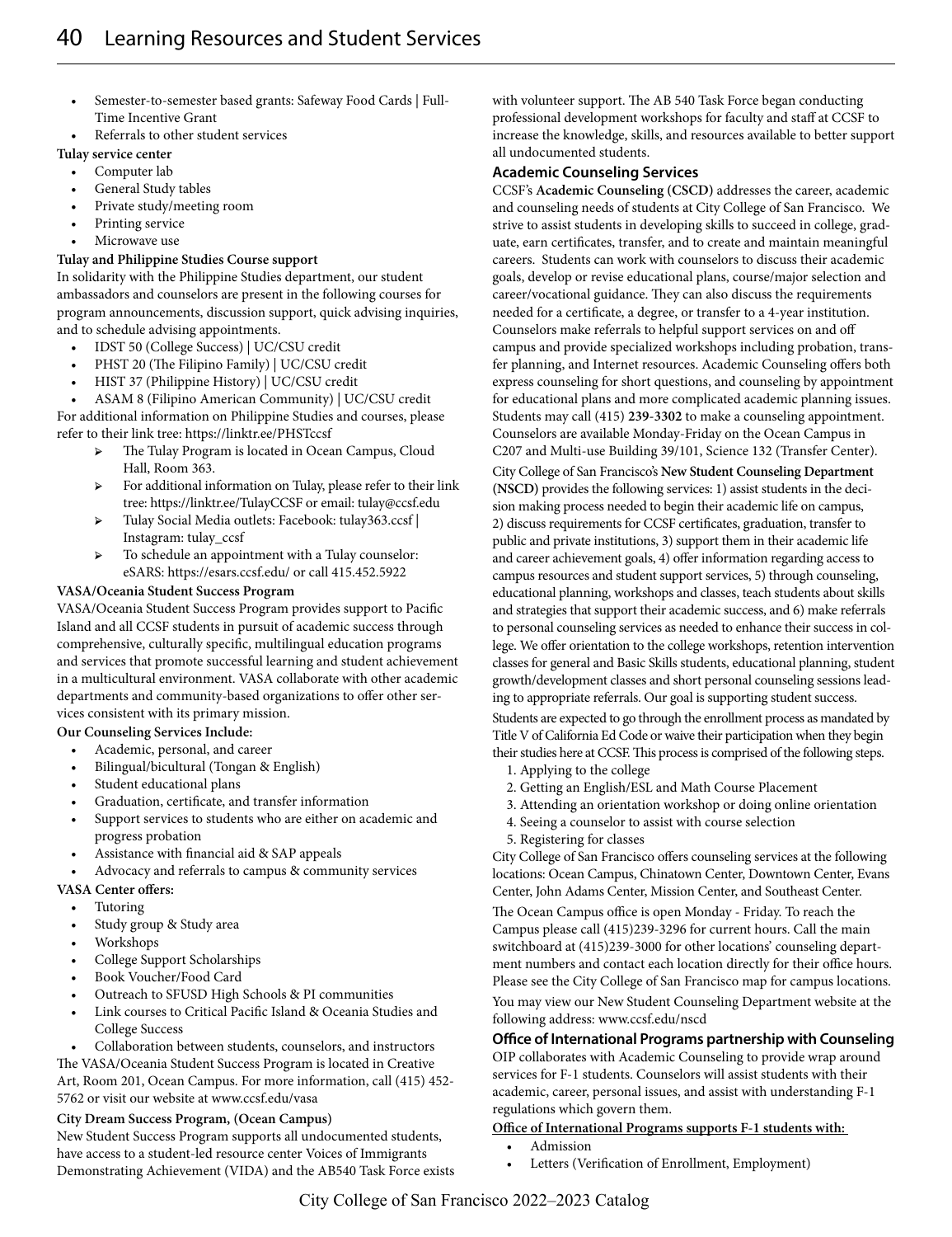- Travel Signatures
- Transfer of SEVIS/I-20 record (e.g. transfer to SFSU)
- Leave of Absence
- Reduced Course Load (RCL)
- Program Extension (I-20 Extension)
- Optional Practical Training (OPT)
- Curricular Practice Training (CPT)
- Any other F-1 status concerns

The Office of International Programs is located in Cloud 212. For more information call (415) 239-3895.

#### **Additional Counseling Services**

**The Athletic Counseling Services** ((415) 452-5659) in Wellness room 134 provides academic, career, educational planning, and personal counseling to male and female students who are members of City College's intercollegiate athletic teams.

**Counseling for Gay, Lesbian, Bisexual and Transgender Students** Academic, career, and personal counseling is available with gay and lesbian identified counselors in the Academic Counseling Department (C207), as well as in the Disabled Student Programs and Services Department (DSPS), the Career Development and Placement Center (CDPC). For more information, please call Counseling in C207 at (415) 239-3302, or the Queer Resource Center, Cloud 232, at (415) 452-5723.

## **Career Counseling Services**

The Career Development Center (part of the Student Development Counseling Services) provides career planning and job information services to students and alumni who want to best utilize their college/ educational experience and prepare for their future careers/jobs. For a full description of the Career Center and its services online, visit the website: *www.ccsf.edu/CareerCenter*. MUB 101, (415) 239-3117 **Help for Undecided Majors or Career Changers:** Students who have not yet chosen careers or majors, or who wish to change their careers or majors may obtain guidance with these decisions from the career counselors. Through individual or group counseling, career assess¬ment and exploration, labor market information, career workshops and career success courses, CRER 60, Creating Career Options; 61, Orientation to Career Success; 62, Successful Job Search Techniques; students will develop personal awareness and information essential in making sound decisions and choices about their major course of studies and careers.

## **Disabled Students Programs and Services (DSPS)**

Sections 504 & 508 of the Rehabilitation Act of 1973, the Americans with Disabilities Act (ADA) 1990 and the ADA Amendments Act (2008) prohibit discrimination on the basis of disability of otherwise qualified persons in programs and/or activities at this institution. City College of San Francisco is committed to making programs, services and activities accessible for students with disabilities. DSPS provides reasonable accommodations and support services which assist the student with a disability to fully participate in academic and vocational programs for which they are otherwise qualified. Services may include, but are not limited to; counseling, advocacy, priority registration, testing accommodations, classroom relocation, learning disability assessments, hearing screenings, sign language interpreters, real-time captioning, assistive listening devices, note takers, alternate formats (Braille, electronic text, audio books) for instructional material, lockers, scooters, adaptive technology, adaptive furniture and special classes.

Students wishing to receive services through DSPS should schedule an appointment to meet with a counselor. Services are confidential. Students with disabilities who have a disability related need to bring an animal on campus, other than a service animal as defined by law, such as a guide dog, must request an assist animal tag from the DSPS office. For further information, call Disabled Students Programs and Services (DSPS) at (415)452-5481.

**The DSPS Accessible Computer Labs** are open to all CCSF students regardless of ability. DSPS Accessible Computer Labs (ACLs) offer free non-credit instruction in adaptive computer software and/or hardware and tutorial software for the development of academic, vocational and daily living skills. The ACLs also offer PCs and Macs, large screens, comfortable furniture, subdued lighting, a quiet environment, no time limit, color printing for a fee and the first 5 pages of Black and White printing are free at the Ocean ACL. CCSF has two DSPS Accessible Computer Lab locations: one on the Ocean Campus in Batmale Hall, Room 231, and the other at the John Adams Center, Room 104.

**The DSPS Strategy Lab** is open to all CCSF students regardless of ability. It is located on the Ocean Campus in Batmale Hall, Room 231. DSPS M and DSPS O are credit classes with small group instruction on learning strategies. The instructor and trained instructional aides assist students in applying learning strategies as they work on homework assignments. DSPS has offices on the Ocean Campus, John Adams, Mission and Chinatown Northbeach Centers. DSPS services are also available at other centers by appointment. For further information, for office hours or to request an appointment, call or visit one of the offices. The Ocean Campus DSPS office is located in the Rosenberg Library, Room 323, (415) 452-5481. The DSPS office at the John Adams Center is in Room 106, (415) 561-1001(voice). To reach the Mission Center DSPS office in Room 161, call (415) 920-6038. To reach the Chinatown Northbeach Center DSPS in Room 104, call (415) 395-8617. Hearing impaired students may contact DSPS by email at *deafserv@ccsf.edu*. A Sorenson public Video Phone is available for students who are deaf

and use American Sign Language. It is located inside the Rosenberg Library on the 3rd Floor near the restrooms.

To view the Campus Access Guide and updated accessibility information, the DSPS Student Handbook, policies and procedures or Ocean and John Adams office hours, please visit the DSPS website at *www.ccsf.edu/dsps*. Should you have questions or encounter difficulty regarding access, please contact DSPS at (415) 452-5481.

#### **Student Health Services**

The Student Health Services Program assists students in achieving their educational goals by providing services and programs that address the whole student, by empowering students to make healthy lifestyle choices and to be wise health care consumers. This includes a wide range of medical/nursing, mental health, consultation and referral services, as well as health education and promotion activities.

All currently enrolled credit students are eligible for clinical services. Appointments are encouraged and drop-in visits are accommodated as feasible and prioritized by level of urgency.

All students may take advantage of the Student Health Services website, which includes health information, community resources, an informative student health e-magazine and interactive online trainings. All CCSF centers have a small Health Information Station with health information and resource materials, also available to all students.

## **Medical/Nursing Services**

Professional nurse practitioner assessment and treatment of common acute illnesses and infections, comprehensive reproductive health care, and referrals to specialists as needed is offered. Also provided are first aid, TB testing, blood pressure screening, selected immunizations (MMR, Tdap, Hepatitis A and B, seasonal flu), smoking cessation support, and nutrition education and counseling.

Most services are free of charge, although discounted charges are applied for some specific services (e.g. labs). Specific family planning and STI (Sexually Transmitted Infection) screening services for men and women are available free to those eligible through the state Family PACT Program (this also includes PAP testing, breast exam, birth control counseling and dispensing).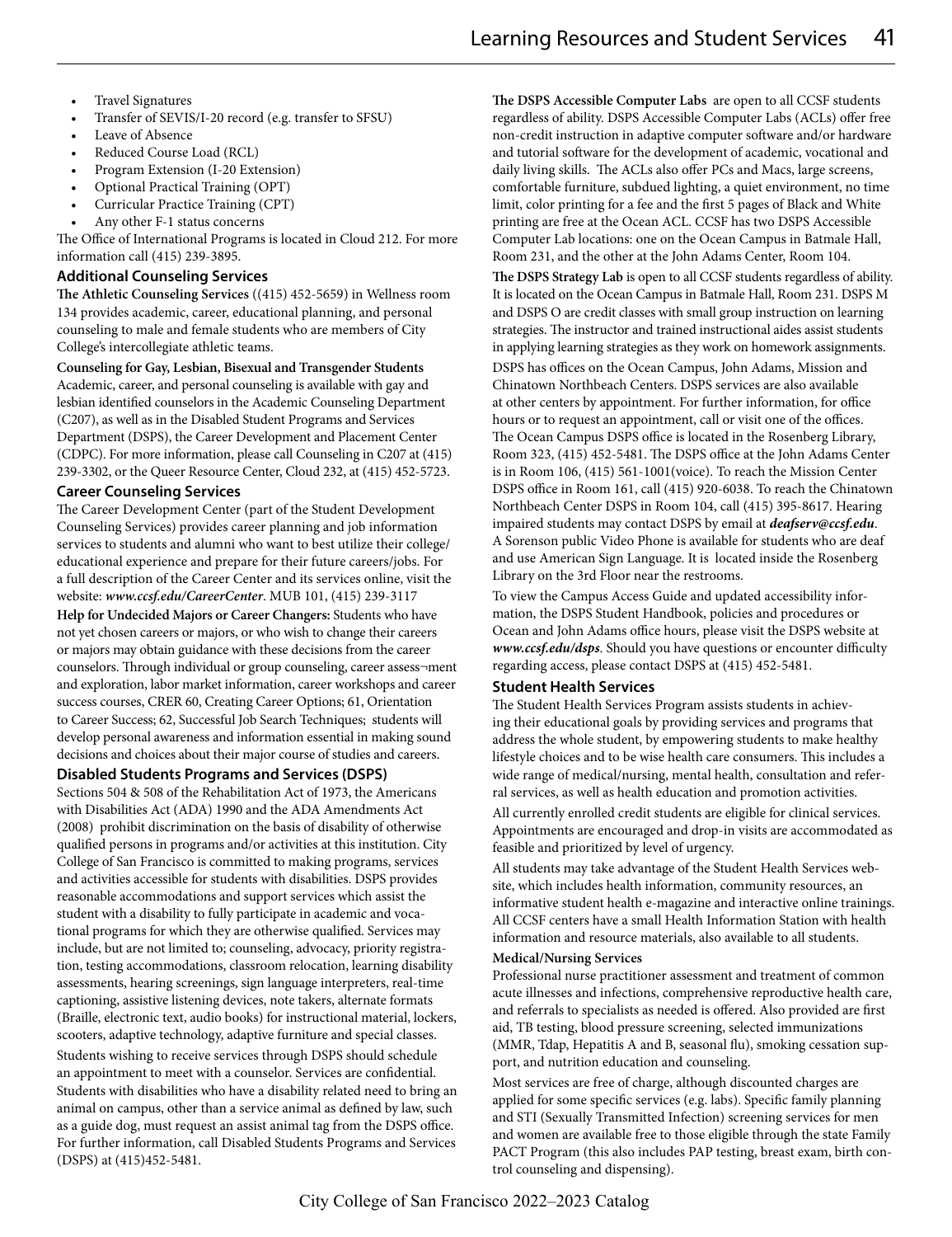#### **Mental Health Services**

Professional short-term psychotherapy for individuals and couples, as well as assessment, referral, crisis intervention, and information dissemination is provided by licensed clinicians and supervised interns. Support groups on topics such as procrastination, relationship concerns, managing anxiety and panic attacks, stress reduction and meditation are also conducted.

#### **Consultation and Referral**

Nurse practitioners and mental health providers are available for consultation with faculty, staff and administrators regarding student health/mental health issues and concerns regarding students. When additional evaluation and/or treatment is warranted, students are referred to their primary care provider or a community health/ mental health agency, as appropriate. Any costs incurred for off-campus health care is the responsibility of the respective student.

To make an appointment and/or to ask questions call 415.239.3110. For additional information refer to the website at www.ccsf.edu/stuhealth.

#### **Teacher Prep Center**

The Teacher Prep Center at City College of San Francisco is located in the Multi-Use Bldg. on Frida Kahlo Way Room 249 on the Ocean Campus. A program of the Child Development and Family Studies Department, the Center provides resources, workshops, counseling, advising, career planning and job information, coursework, outreach and support to future teachers. Current programs include the Metro Academies Program and information on the certificates, permits and credentials required in the field. Co-located with the Early Childhood Professional Development Project, which assists all future and current ECE staff in San Francisco, Teacher Prep staff provide assistance to students and community members interested in entering the field of ECE, TK, elementary, secondary, and community college or CTE teaching. Call (415) 452-5605, PDP or (415) 239-3890, Teacher Prep, for additional information or visit the web at: *www.ccsf.edu/Departments/Child\_Development*.

## **Transfer Center**

Transfer Center is located in Science Hall, Room 132. Telephone: 415- 239-3748. Website: *www.ccsf.edu/transfer.*

The Transfer Center is the core of the most current information to assist students to transfer to a baccalaureate institution. We work closely with CCSF's Articulation Officer to ensure transfer information is accurate and up-to-date. The Transfer Center provides students with transfer options and strategies. We endeavor to impart on students a distinction between meeting minimum transfer requirements vs. being a competitive transfer applicant. Special programs the Transfer Center oversee include the UC Transfer Admission Guarantee Program (TAG), UCLA's Transfer Alliance Program (TAP), and the "Degree with a Guarantee" – Associate Degree for Transfer (ADT) to CSU's. Check our website for a robust calendar of special events and visits from university representatives who come to meet directly with students for pre-admissions advising. Come to the annual Transfer Day/College Fair in October at Smith Hall Cafeteria on the Ocean Campus. Representatives from over 45 colleges and universities attend to meet CCSF students and discuss transfer opportunities and requirements. In addition, the Transfer Center offers and array of workshops for students on specialized transfer topics, for example, TAG, ADT, UC Personal Insight Questions, and College Admission Applications.

## **Additional Student Programs And Services African American Resource Center's (AARC) Mission**

The African American Resource Center's (AARC) mission is to provide various academic support services, self-care items, and a welcoming space for Black students to gather in community to study, relax, learn, celebrate Black culture and Black history, and share Black college life experiences. AARC's faculty advisor and student staff welcome students to a safe space that is comfortable and inclusive for meditation and prayer (prayer rugs are available). The AARC fosters the Afrocentric principle of Unity to strengthen the bonds among Black students that will lead to greater student support, retention and academic success. The AARC aims to create opportunities where Black students, Black student organizations ~ Black Student Union, Black faculty and Black staff can network and make partnership connections. Black scholars will have access to books from the book loan program, tutoring space, research help, computers and printing. They will learn about campus-wide events, AFAM Studies' course offerings, and scholarships. The center is also a repository of information promoting community organizations and events, educational and employment opportunities and internships, and Black entrepreneurship.

*Black Lives Matter ~ Black Minds Matter!* Our Student Ambassadors are here to help Black & African American students find the academic resources and training they need to successfully graduate from City College of San Francisco.

## **Services & Resources Provided**

**African-American Studies Book Loan Program/Research Library.**  Books for ALL African American Studies courses will be available for student use. A limited number of books will be available for semester loan; the remainder will be available for in-house use, 2-hour campus use, and 24-hour overnight use. A reference library for research purposes will also be available for students.

**Food/Snacks/Water Pantry.** Light healthy snacks, food, and water will always be available to students on a first come first serve basis.

**Tutoring Services & Space.** Student tutors in English, Math, and History and other subjects will be available first- come-first-serve via drop-in and by appointment.

**Self-Healing/ Self Care.** Prayer rugs for meditation. Personal self-care such as condoms, pads/tampons available. Personal reflection space, studying and recreational center. Black safe haven. Were you can be yourself, no double consciousness required.

**Printing & Computers Computers will be available for student's use as well as a free printing for course work.** (Coming soon...) Printing will be limited to 10 pages per student.

## **Alumni Relations Program**

You are an alumnus of CCSF if you graduated, transferred, received a degree or certificate, or just attended a few classes. The Alumni Relations Program engages in a variety of activities to meet your needs. Specifically, the Alumni Relations Program maintains an ongoing relationship with alumni by: informing alumni of important services the College offers to them, such as free access to the Career Development and Placement Center; alerting alumni to College and department activities and other professional development opportunities; tracking alumni success stories; and offering opportunities for alumni to contribute their time, talent, and resources to help other students succeed and realize their educational goals.

If you wish to receive periodic news and updates or share your success story, please visit www.ccsf.edu/alumni.

## **Child Care Services**

The Child Development & Family Studies Department administers child development centers at CCSF at the Mission Center and at the Ocean Campus for children of CCSF students and other low income families. These centers function as lab-schools for child development students. The centers feature subsidized child care and development services and are full time at two locations. Children between the ages of 3-5 years are eligible for services and are admitted on a low income priority basis. Care for toddlers is only available at the Ocean Campus. Parents can learn about how to enroll their children by calling (415)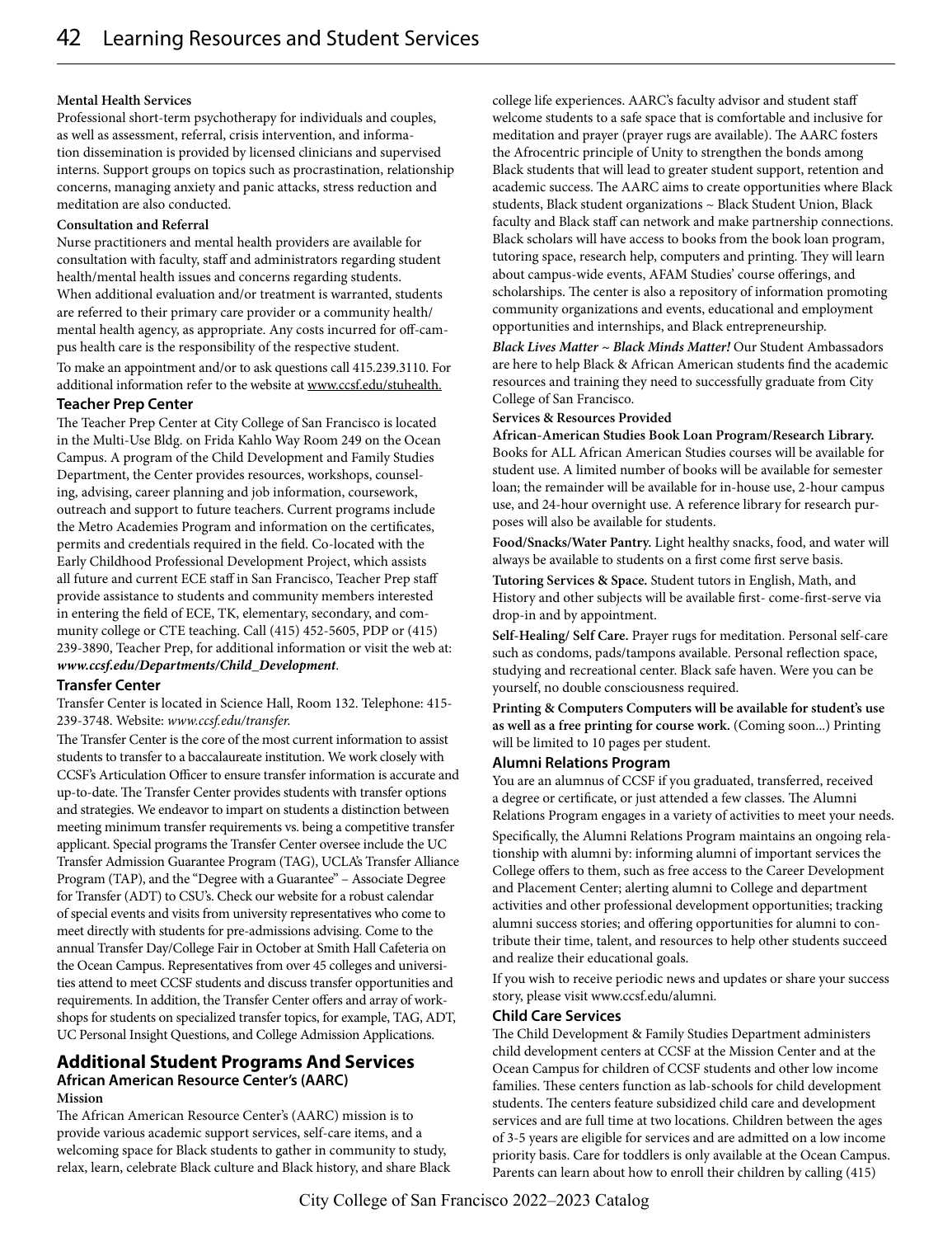561-1895. The Department also features Parent/Child Observation courses at 7 sites throughout the city for parents who wish to participate in adult education opportunities. For further information on specific classes operated by the Department, please call the main office at Ocean Campus, Multi-Use Bldg., Room 249 (415) 239-3172 or visit our website at: *www.ccsf.edu/Departments/Child\_Development*.

## **Completion Center**

Established in Fall 2019, the Completion Center develops innovative strategies and coordinates activities to foster student success and completion. Whether a student's goal is to transition to a career, obtain a certificate or degree, transfer to pursue a higher degree, student completion at City College is a crucial step in the journey. CCSF offers many resources to support students in completing their educational goals including but not limited to degree, certificate and/or successfully transfer to a four-year university. For more information, please visit *www.ccsf.edu/completion*.

## **Dr. Betty Shabazz Family Resource Center (FRC)**

The Family Resource Center (FRC) at CCSF is a multicultural center with members from all backgrounds, ethnicities, sexual orientations and cultures. Although all students are welcome, the mission is to provide a safe and supportive place for parenting students to receive the support and resources they need to reach their educational goals. The center provides information about on and off-campus resources, a child-friendly computer lab, a supervised child activity room for drop-in and the Parent Exchange Program (PEP). The PEP program provides students with children up to 9 hours a week of free child care while they attend classes. For further information, come to the Student Union, Room 201, or email frc@mail.ccsf.edu.

## **Lactation Center**

The Child Development & Family Studies Dept. operates "Effie's Room" in the Orfalea Family Center (OFC 200) on the Ocean Campus. The room provides access to new breastfeeding moms who need to use a private lactation area. Baby-changing facilities, a refrigerator and privacy are available during the day. The area is open on a first-come, first serve basis during the school year and is generally open between 9-4 daily. Funded by the Orfalea Foundation, the lactation center provides support to new breast-feeding moms who are working or attending school. Employees and students are invited to use the facility.

## **Metro Transfer Program**

The Metro Transfer Program (Metro) prepares students for transfer, community engagement and meaningful careers. Metro scholars receive personalized support for college success and take general education courses together, build close relationships with classmates and faculty, and get additional support in preparation for transfer. The Metro program includes academic support, academic counseling, tutoring, a student resource room, peer mentors, connections to scholarships, support with the transfer process and an emphasis on social justice and developing strong academic skills. Metro's outreach is geared towards high schools, community-based organizations, and classes that serve students who are first-generation, low income and/ or historically underserved. Metro also partners with the Foundation Promise Scholarship program to provide \$10,000 merit-based scholarships every fall to first semester CCSF students straight out of high school.

Metro is located in MUB 338 on the Ocean Campus or online at *www. ccsf.edu/metro*.

## **Orientation Classes**

To help students receive a more comprehensive understanding of the College, counselors offer Orientation Classes which thoroughly acquaint students to the demands of academic programs, the College's various services, including the development of personal,

career, educational goals including a transfer plan, and obtaining jobseeking skills. Orientation classes are also offered through the Career Development, Counseling Development, and through New Student Counseling.

## **Project SURVIVE**

Project SURVIVE is a peer education program dedicated to promoting healthy relationships and ending sexual violence, especially rape and/ or abuse in intimate relationships. For more information call (415) 239-3899. Located in Cloud Hall, Room 402.

## **Puente Program**

The Puente Project is an academic and community leadership program designed to increase the number of community college students transferring to four-year colleges and universities. Puente meets this goal through a writing, counseling, and mentoring program taught and conducted by specially trained English instructors and a counselors. The program is open to all interested students. For more information call Adriana Rivera (415) 920-6065 or Nixora Ferman at (415) 239-3593.

## **Queer Resource Center**

The Queer Resource Center seeks to empower the lives of LGBTQQI (lesbian, gay, bisexual, transgender, queer, questioning, intersex) students at CCSF by uniting the diverse individuals in the community across gender, race, age and economic standing, religion, and ability differences. It provides access to a support system of peers and allies and strengthens the LGBTQQI community at CCSF. In addition, the QRC acts as a center of education for and about the queer community through peerled teachings, workshops, and other such events. The Queer Resource Center is a safe place for queer and transgender students and all, welcoming the opportunity to outreach to its community. For further information, come to Cloud Hall 232, or email qrc@ccsf.edu.

## **Students Supporting Students (S Cube or S3)**

Students Supporting Students is the only student-initiated peer mentoring program on the Ocean Campus.  $S<sup>3</sup>$  Peer mentors help students navigate their way through CCSF by providing vital information on topics such as financial aid, academic support, campus clubs/organizations, and other campus resources through a variety of ways including workshops and campus-wide events. The program's unique student perspective provides a welcoming environment for students who may feel uncomfortable going to other resources on campus.  $S<sup>3</sup>$  was established through the advocacy and organizing of students affiliated with underrepresented communities at CCSF. Students Supporting Students' goal is to increase the transfer rates of these communities to 4-year universities and empower them during their time at CCSF. For further information, come to Student Union, Room 203, or email scube@mail.ccsf.edu.

## **The LINK Center**

The Link Center, linking learning and action, is located in MUB 301 on CCSF's Ocean Campus, overlooking Unity Plaza. Open to all, the Health Education Department's resource center is home to the Addiction and Recovery Counseling, Community Health Worker, Community Mental Health, Healthcare Interpreting and Peer Health Educator certificate programs along with the Gender Diversity Project. The center serves as a laboratory for applied learning and action on community health issues. We offer workspaces for computer use, individual and group study, and club meetings. We also provide masks, menstrual products, safer sex supplies, and resources for food, jobs and health promotion information including HIV/STI prevention. We are open Monday through Thursday, 10:10 AM-5 PM, during spring and fall semesters.

## **Veterans Services**

The Veterans Services Office is located in Cloud Hall, Room 333. The Veterans Resource Center is located next door in Cloud Hall, Room 332. Please go to the college website at *www.ccsf.edu/veterans* for more information about Veterans Services.